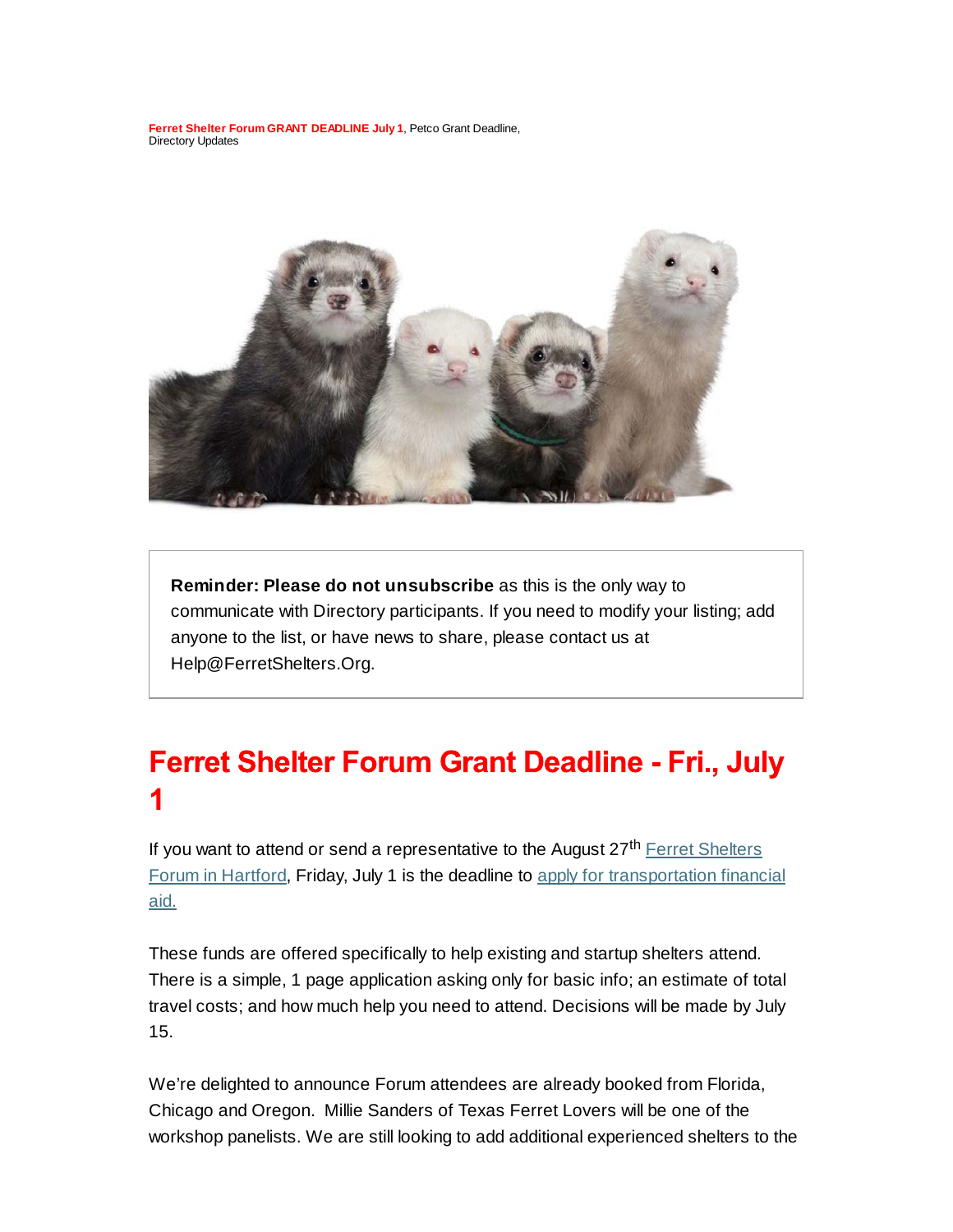will focus on tips about screening adopters; juggling work and sheltering, dealing with adopters and surrenders; enticing and managing volunteers, especially in a home environment. Here's a chance to share experience and knowledge. Call Vanessa at 860-247-1275 to chat. If you can't attend in person, perhaps you want to add some thoughts/ideas remotely, or outline them on paper to share with your peers. If you found something that works, or tried something that didn't, let us know. We expect to record the presentations and panels.

### **Petco Foundation Grant Cycle Deadline July 15**

A reminder about the Petco Foundation. The foundation's current grant program can possibly help, even if you are a network-based shelter.

Shelters can apply for event sponsorship, a particular program, or just general funds to help animals get adopted. You could ask for help funding a pet food pantry, to pay vet bills for animals that arrive with health needs, or to help promote adoptions. Unlike years past, the Petco Foundation will now help fund salaries. If, for example, you're tech-challenged and hiring someone to post your animals online will help them get adopted, ask for help from the Foundation! Last year FACT received funding to provide rabies shots and ear mite medicine for our adoptees.

Here are detailed application instructions.

## Are you in Alaska, Idaho, Minnesota, Montana, North Dakota, Washington, or Wisconsin?

Here's a new grant opportunity that crossed our path. If you are in one of these states and have (or can initiate) a relationship with a local or statewide SPCA, get in touch with them with details about the following program. See if you can work together to help ferrets and garner grant support for the effort..

#### **ASPCA Northern Tier Shelter Initiative Coalition Grants Program**

The ASPCA Northern Tier Shelter Initiative Coalition Grants Program is providing support to local, state, or regional coalitions of organizations in Alaska, Idaho, Minnesota, Montana, North Dakota, Washington, and Wisconsin that are working together to improve and advance animal welfare in their communities. Priority will be given to coalitions working toward long-term, systemic, and sustainable community and regional